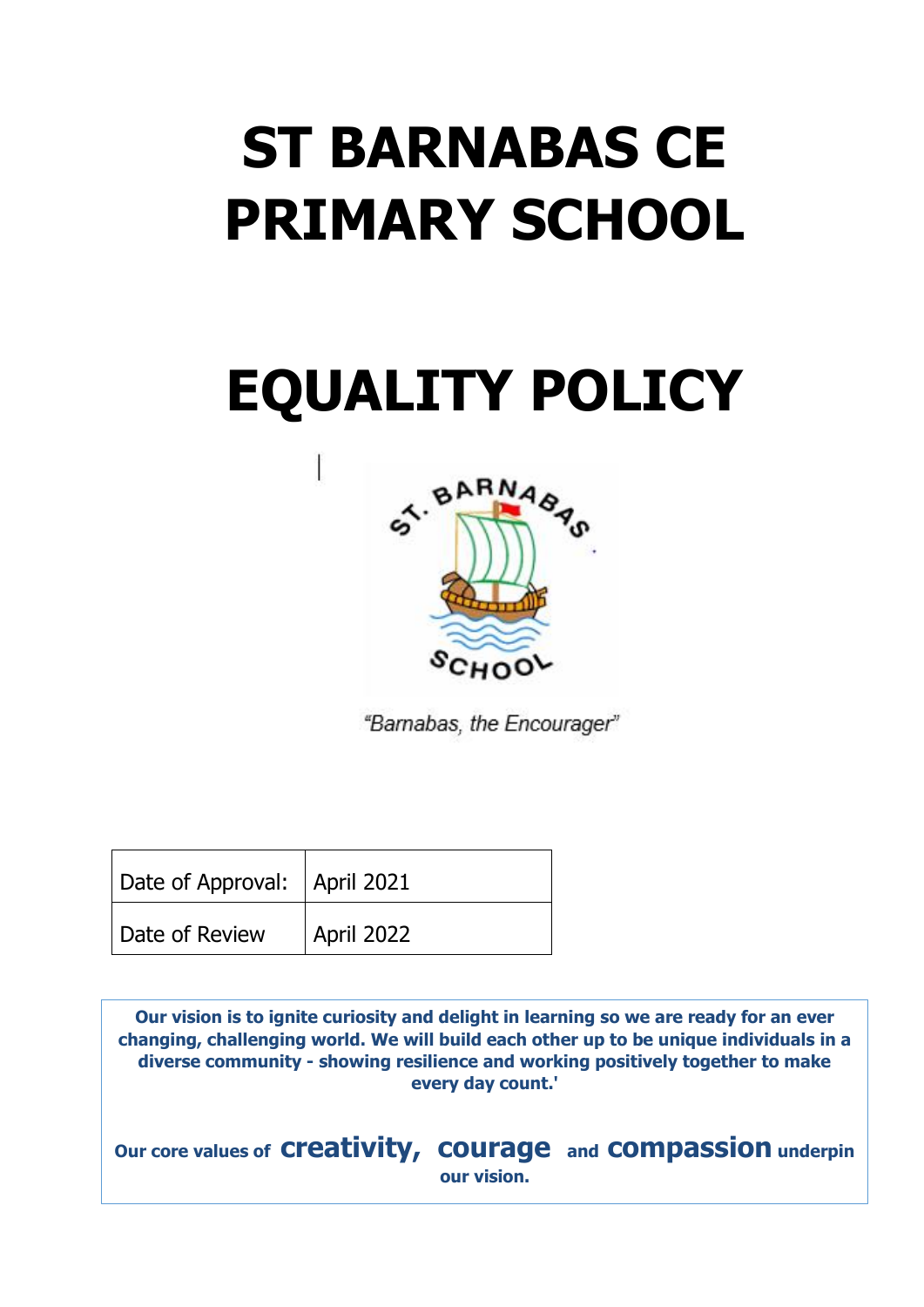# **Introduction**

St Barnabas CE Primary School Primary School is an inclusive school where we focus on the wellbeing and progress of every child and where all members of our community are of equal worth.

We believe that the Equality Act provides a framework to support our commitment to valuing diversity, tackling discrimination, promoting equality and fostering good relationships between people. It also ensures that we continue to tackle issues of disadvantage and underachievement of different groups.

We recognise that these duties reflect international human rights standards as expressed in the UN Convention on the Rights of the Child, the UN Convention on the Rights of People with Disabilities, and the Human Rights Act 1998.

Our approach to equality is based on the following 7 key principles

# **1. All learners are of equal value.**

Whether or not they are disabled, whatever their ethnicity, culture, national origin or national status, whatever their gender and gender identity, whatever their religious or non -religious affiliation or faith background and whatever their sexual orientation.

# **2. We recognise, respect and value difference and understand that diversity is a strength.**

We take account of differences and strive to remove barriers and disadvantages which people may face, in relation to disability, ethnicity, gender, religion, belief or faith and sexual orientation. We believe that diversity is a strength, which should be respected and celebrated by all those who learn, teach and visit here.

# **3. We foster positive attitudes and relationships.**

We actively promote positive attitudes and mutual respect between groups and communities different from each other.

# **4. We foster a shared sense of cohesion and belonging.**

We want all members of our school community to feel a sense of belonging within the school and wider community and to feel that they are respected and able to participate fully in school life.

# **5. We observe good equalities practice for our staff.**

We ensure that policies and procedures benefit all employees and potential employees in all aspects of their work, including in recruitment and promotion, and in continuing professional development.

# **6. We have the highest expectations of all our children.**

We expect that all pupils can make good progress and achieve to their highest potential.

# **7. We work to raise standards for all pupils, but especially for the most vulnerable because we aspire to all children having equal opportunities in their future.**

We believe that improving the quality of education for the most vulnerable groups of pupils raises standards across the whole school.

# **Purpose of the policy**

The Equality Act 2010 was introduced to ensure protection from discrimination, harassment and victimisation on the grounds of specific characteristics (referred to as protected characteristics).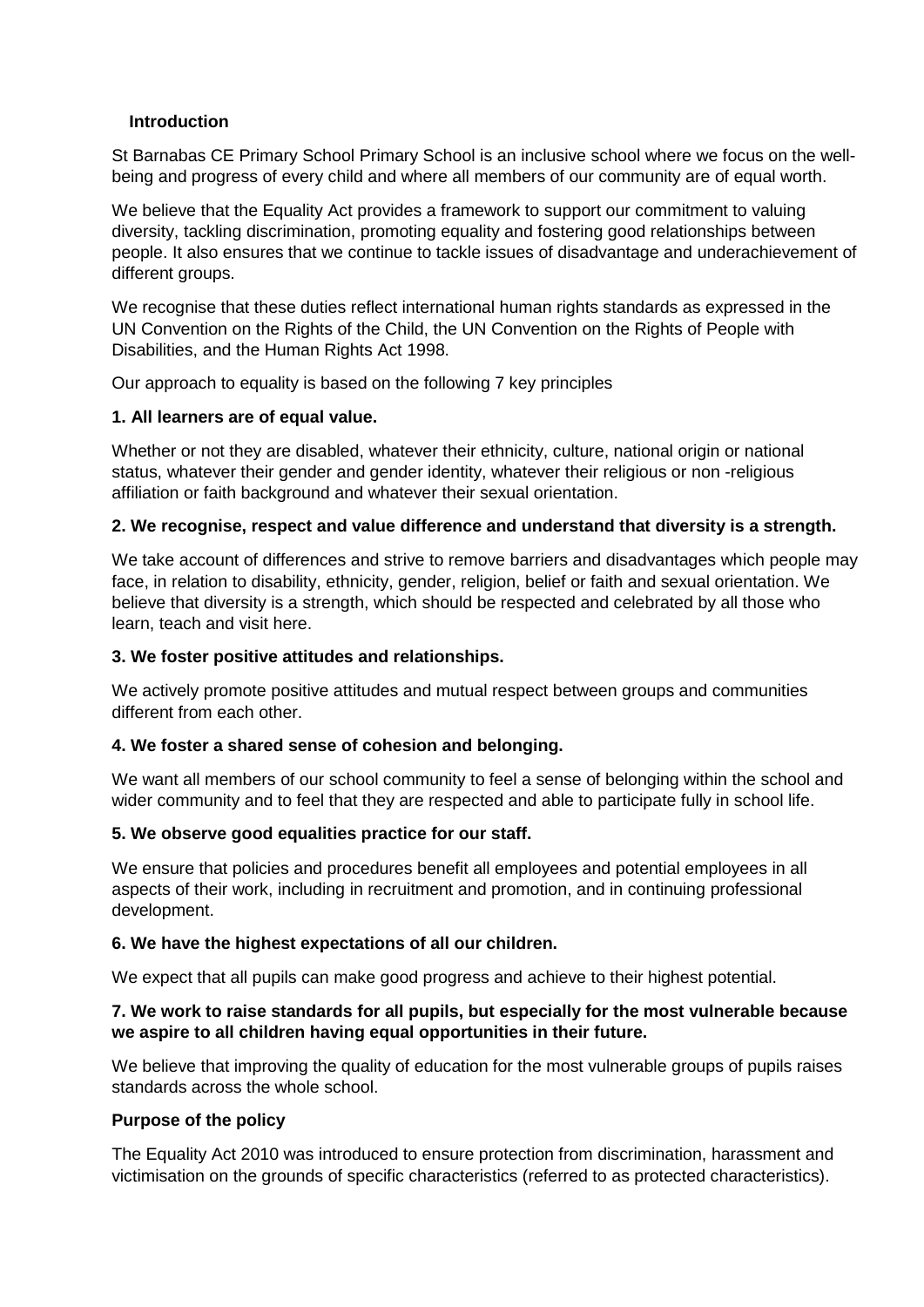This means that schools cannot discriminate against pupils or treat them less favourably because of their sex (gender), race, disability, religion or belief, gender reassignment, sexual orientation or pregnancy or maternity.

Age and marriage and civil partnership are also "protected characteristics" but are not part of the school provisions related to pupils. The Act requires all public organisations, including schools to comply with the Public Sector Equality Duty and two specific duties:

# *The Public Sector Equality Duty or "general duty"*

This requires all public organisations, including schools to:

- Eliminate unlawful discrimination, harassment and victimisation
- Advance equality of opportunity between different groups
- Foster good relations between different groups

This policy describes how the school is meeting its statutory duties and is in line with national guidance. It includes information about how the school is complying with the Public Sector Equality Duty and also provides guidance to staff and outside visitors about our approach to promoting equality.

# **Addressing prejudice and prejudice based bullying**

The school challenges all forms of prejudice and prejudice-based bullying, which stand in the way of fulfilling our commitment to inclusion and equality:

- prejudices around disability and special educational needs
- prejudices around race, religion or belief, for example anti-Semitism and Islamophobia, Travellers, migrants, refugees and people seeking asylum
- prejudices around gender and sexual orientation, including homophobic and transphobic attitudes

# **The curriculum**

We keep each curriculum subject or area under review in order to ensure that teaching and learning reflect the principles set out above.

# **Ethos and organisation**

We ensure the principles listed above apply to the full range of our policies and practices, including those that are concerned with:

- pupils' progress, attainment and achievement
- pupils' personal development, welfare and well-being
- teaching styles and strategies
- admissions and attendance
- staff recruitment, retention and professional development
- care, guidance and support
- behaviour, discipline and exclusions
- working in partnership with parents, carers and guardians
- working with the wider community.

# **Addressing prejudice and prejudice-related bullying**

The school is opposed to all forms of prejudice which stand in the way of fulfilling the legal duties referred to in paragraphs 1-3: